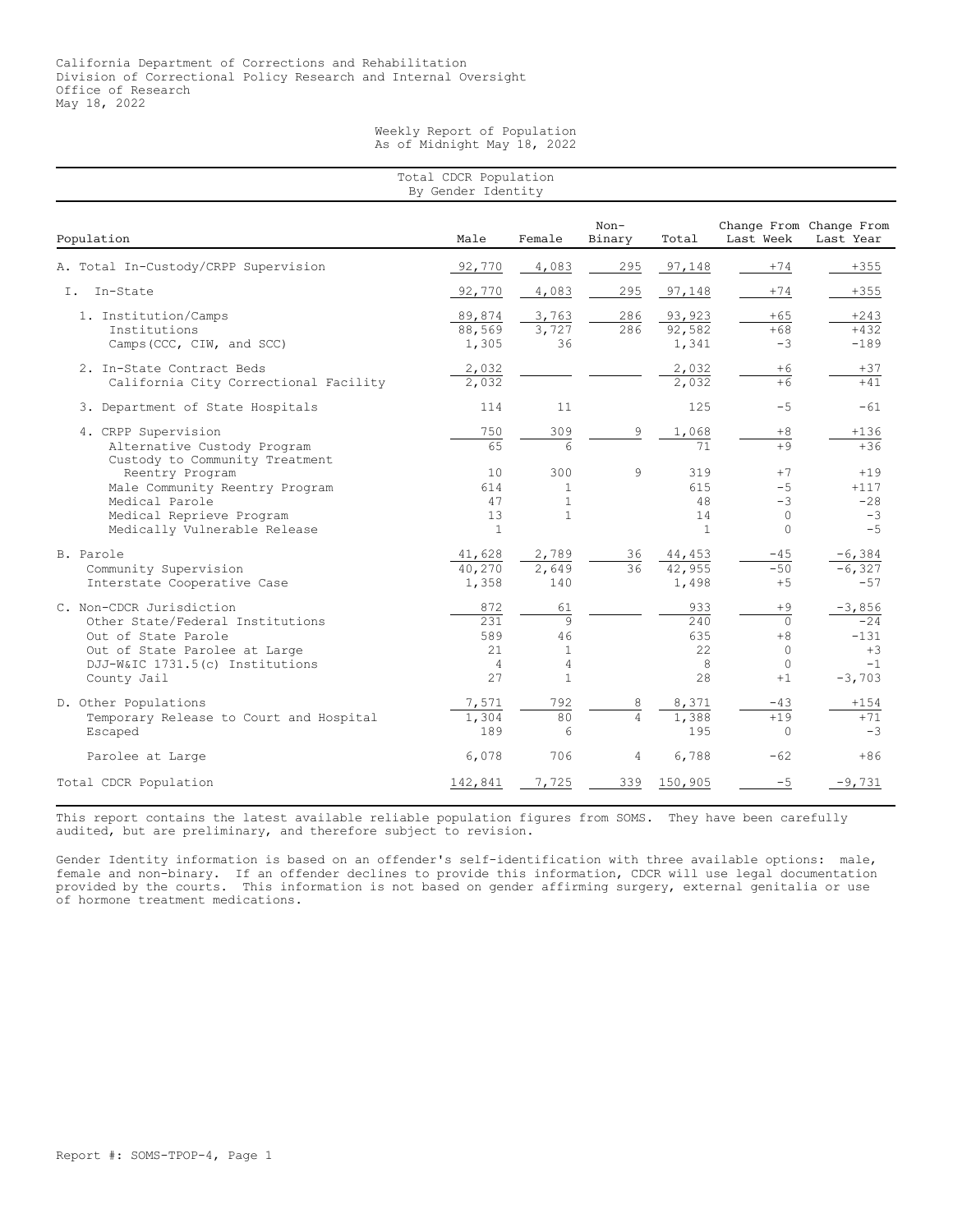## Weekly Report of Population As of Midnight May 18, 2022

## Weekly Institution Population Detail By Gender Identity

| Institutions                                                                                                                                                                       | Male                             | Female                             | $Non-$<br>Binary               | Total                            |
|------------------------------------------------------------------------------------------------------------------------------------------------------------------------------------|----------------------------------|------------------------------------|--------------------------------|----------------------------------|
| Avenal State Prison (ASP)<br>Calipatria State Prison (CAL)<br>California Correctional Center (CCC)<br>California Correctional Institution (CCI)                                    | 4,015<br>2,686<br>1,903<br>3,063 |                                    | $\mathbf{1}$                   | 4,016<br>2,686<br>1,903<br>3,063 |
| Central California Women's Facility (CCWF)<br>Centinela State Prison (CEN)<br>California Health Care Facility - Stockton (CHCF)<br>California Institution for Men (CIM)            | 141<br>2,944<br>2,187<br>2,833   | 1,990<br>26<br>36                  | 52<br>$\mathbf{1}$<br>6<br>6   | 2,183<br>2,945<br>2,219<br>2,875 |
| California Institution for Women (CIW)<br>California Men's Colony (CMC)<br>California Medical Facility (CMF)<br>California State Prison, Corcoran (COR)                            | 49<br>3,391<br>1,908<br>3,418    | 939<br>2.4<br>38<br>$\overline{4}$ | 22<br>6<br>3<br>$\mathfrak{D}$ | 1,010<br>3,421<br>1,949<br>3,424 |
| California Rehabilitation Center (CRC)<br>Correctional Training Facility (CTF)<br>Chuckawalla Valley State Prison (CVSP)<br>Folsom State Prison (FOL)                              | 2,297<br>4,003<br>2,317<br>2,752 | $\overline{c}$                     | $\mathbf{1}$<br>$\mathbf{1}$   | 2,297<br>4,006<br>2,318<br>2,752 |
| Folsom Women's Facility (FWF)<br>High Desert State Prison (HDSP)<br>Ironwood State Prison (ISP)<br>Kern Valley State Prison (KVSP)                                                 | 13<br>2,291<br>1,999<br>3,089    | 203<br>2<br>33                     | 7<br>$\mathbf{1}$<br>12        | 223<br>2,294<br>1,999<br>3,134   |
| California State Prison, Los Angeles County (LAC)<br>Mule Creek State Prison (MCSP)<br>North Kern State Prison (NKSP)<br>Pelican Bay State Prison (PBSP)                           | 2,619<br>3,660<br>4,181<br>1,737 | 7<br>124<br>3                      | 9<br>52                        | 2,635<br>3,836<br>4,184<br>1,737 |
| Pleasant Valley State Prison (PVSP)<br>RJ Donovan Correctional Facility (RJD)<br>California State Prison, Sacramento (SAC)<br>California Substance Abuse Treatment Facility (SATF) | 2,580<br>3,129<br>1,895<br>4,310 | 106<br>41<br>93                    | 29<br>12 <sup>°</sup><br>28    | 2,580<br>3,264<br>1,948<br>4,431 |
| Sierra Conservation Center (SCC)<br>California State Prison, Solano (SOL)<br>San Quentin State Prison (SQ)<br>Salinas Valley State Prison (SVSP)                                   | 2,611<br>3,262<br>3,143<br>2,792 | 20<br>61                           | $\mathbf{1}$<br>13<br>21       | 2,612<br>3,262<br>3,176<br>2,874 |
| Valley State Prison (VSP)<br>Wasco State Prison (WSP)                                                                                                                              | 2,938<br>3,718                   | $\overline{c}$<br>9                |                                | 2,940<br>3,727                   |
| Institution Total                                                                                                                                                                  | 89,874                           | 3,763                              | 286                            | 93,923                           |

Gender Identity information is based on an offender's self-identification with three available options: male, female and non-binary. If an offender declines to provide this information, CDCR will use legal documentation provided by the courts. This information is not based on gender affirming surgery, external genitalia or use of hormone treatment medications.